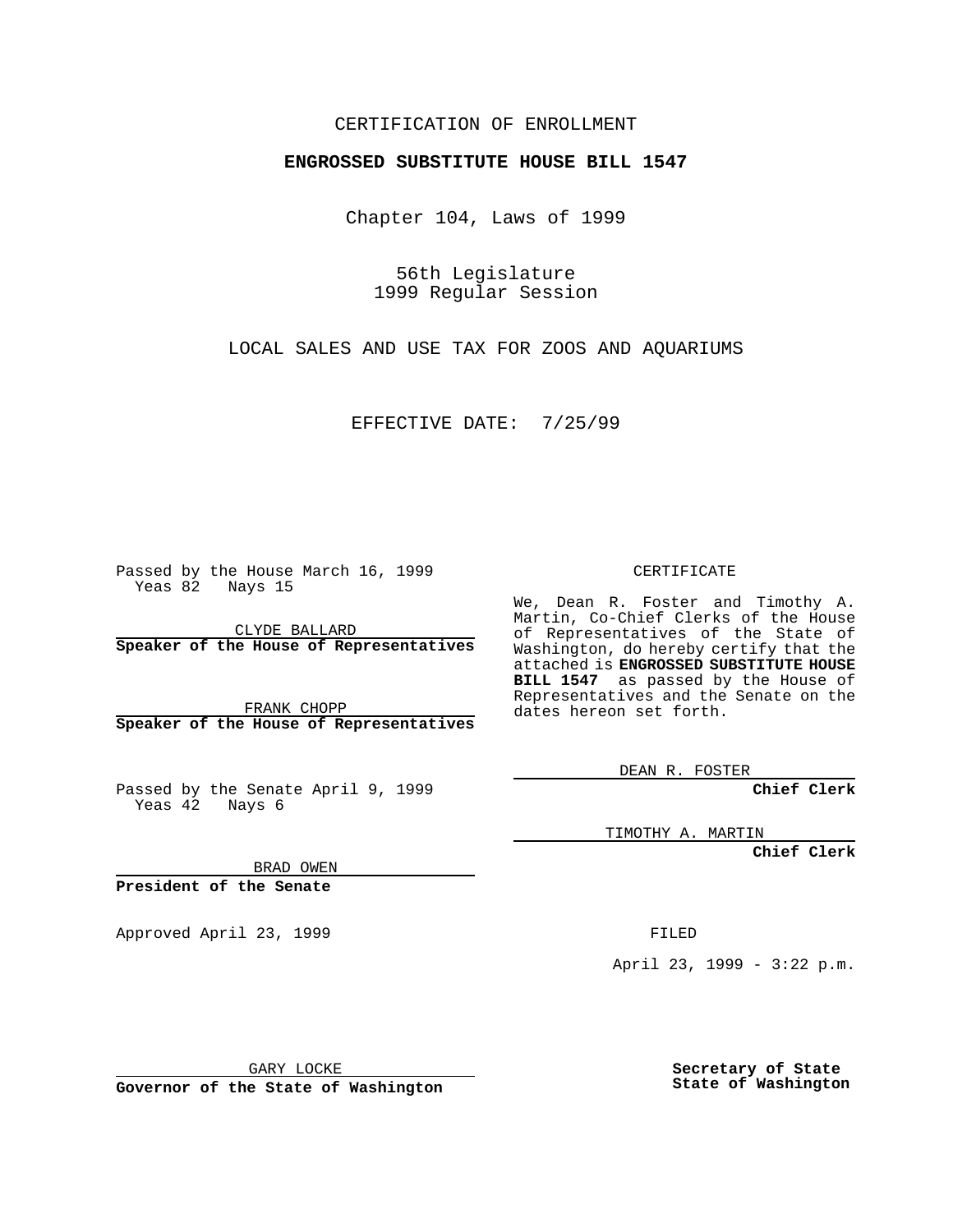## **ENGROSSED SUBSTITUTE HOUSE BILL 1547** \_\_\_\_\_\_\_\_\_\_\_\_\_\_\_\_\_\_\_\_\_\_\_\_\_\_\_\_\_\_\_\_\_\_\_\_\_\_\_\_\_\_\_\_\_\_\_

\_\_\_\_\_\_\_\_\_\_\_\_\_\_\_\_\_\_\_\_\_\_\_\_\_\_\_\_\_\_\_\_\_\_\_\_\_\_\_\_\_\_\_\_\_\_\_

Passed Legislature - 1999 Regular Session

## **State of Washington 56th Legislature 1999 Regular Session**

**By** House Committee on Local Government (originally sponsored by Representatives Mitchell, Lantz, Thomas, Dunshee, Campbell, Sullivan, Bush, Kastama, Conway, Scott, Regala, Miloscia, Fisher, McDonald and Huff)

Read first time 02/26/1999.

 AN ACT Relating to local retail sales and use tax for zoos and aquariums; adding a new section to chapter 82.14 RCW; adding a new section to chapter 36.29 RCW; and adding new sections to chapter 36.01 RCW.

BE IT ENACTED BY THE LEGISLATURE OF THE STATE OF WASHINGTON:

 NEW SECTION. **Sec. 1.** A new section is added to chapter 82.14 RCW to read as follows:

 (1) Upon the joint request of a metropolitan park district and a city with a population of more than one hundred fifty thousand, a county legislative authority in a county with a population of more than five hundred thousand and less than one million may submit an authorizing proposition to the county voters, fixing and imposing a sales and use tax in accordance with this chapter for the purposes designated in subsection (3) of this section. Such proposition must be placed on a ballot for a special or general election to be held no later than one year after the date of the joint request.

 (2) The proposition is approved if it receives the votes of a majority of those voting on the proposition.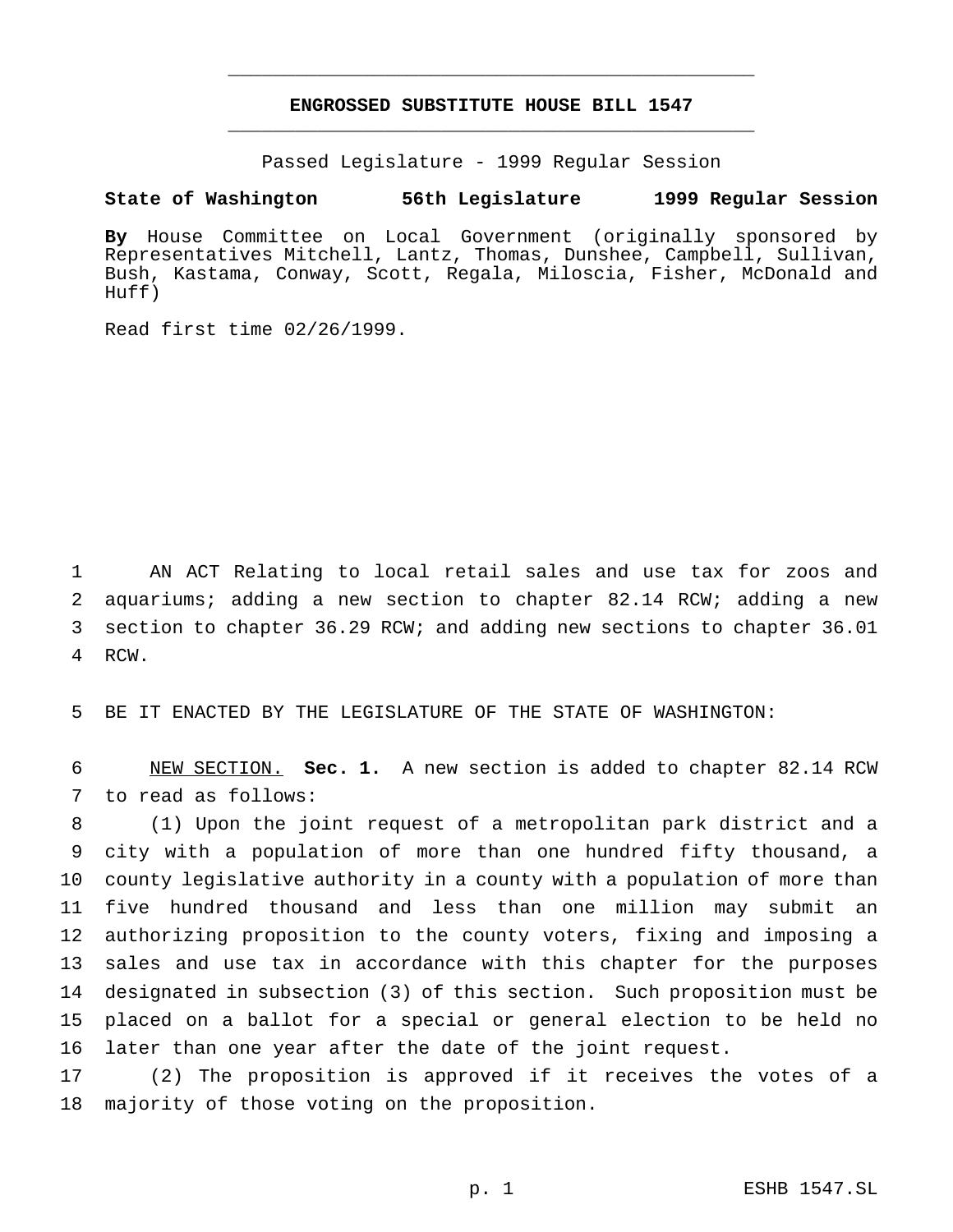(3) The tax authorized in this section is in addition to any other taxes authorized by law and shall be collected from those persons who are taxable by the state under chapters 82.08 and 82.12 RCW upon the occurrence of any taxable event within the county. The rate of tax shall equal no more than one-tenth of one percent of the selling price in the case of a sales tax, or value of the article used, in the case of a use tax.

 (4) Moneys received from any tax imposed under this section shall be used solely for the purpose of providing funds for costs associated with financing, design, acquisition, construction, equipping, operating, maintaining, remodeling, repairing, reequipping, or improvement of zoo, aquarium, and wildlife preservation and display facilities that are currently accredited by the American zoo and aquarium association.

 (5) The department of revenue shall perform the collection of such taxes on behalf of the county at no cost to the county.

 NEW SECTION. **Sec. 2.** A new section is added to chapter 36.29 RCW to read as follows:

 The county treasurer or, in the case of a home rule county, the county official designated by county charter and ordinance as the official with custody over the collection of county-wide tax revenues, shall receive all money representing revenues from taxes authorized under section 1 of this act, and shall disburse such money to the authority established in section 3 of this act.

 NEW SECTION. **Sec. 3.** A new section is added to chapter 36.01 RCW to read as follows:

 (1) Upon certification by the county auditor or, in the case of a home rule county, upon certification by the chief elections officer, that a proposition authorized under the terms of section 1 of this act has received a majority of votes cast on the proposition, the county legislative authority shall convene an initial meeting of the zoo and aquarium advisory authority.

 (2) Consistent with any agreement between the local governments specified in section 1(1) of this act in requesting an election, the zoo and aquarium advisory authority has authority to expend such funds as it may receive on those purposes set out in section 1(4) of this act. In addition, and consistent with any limitation placed on the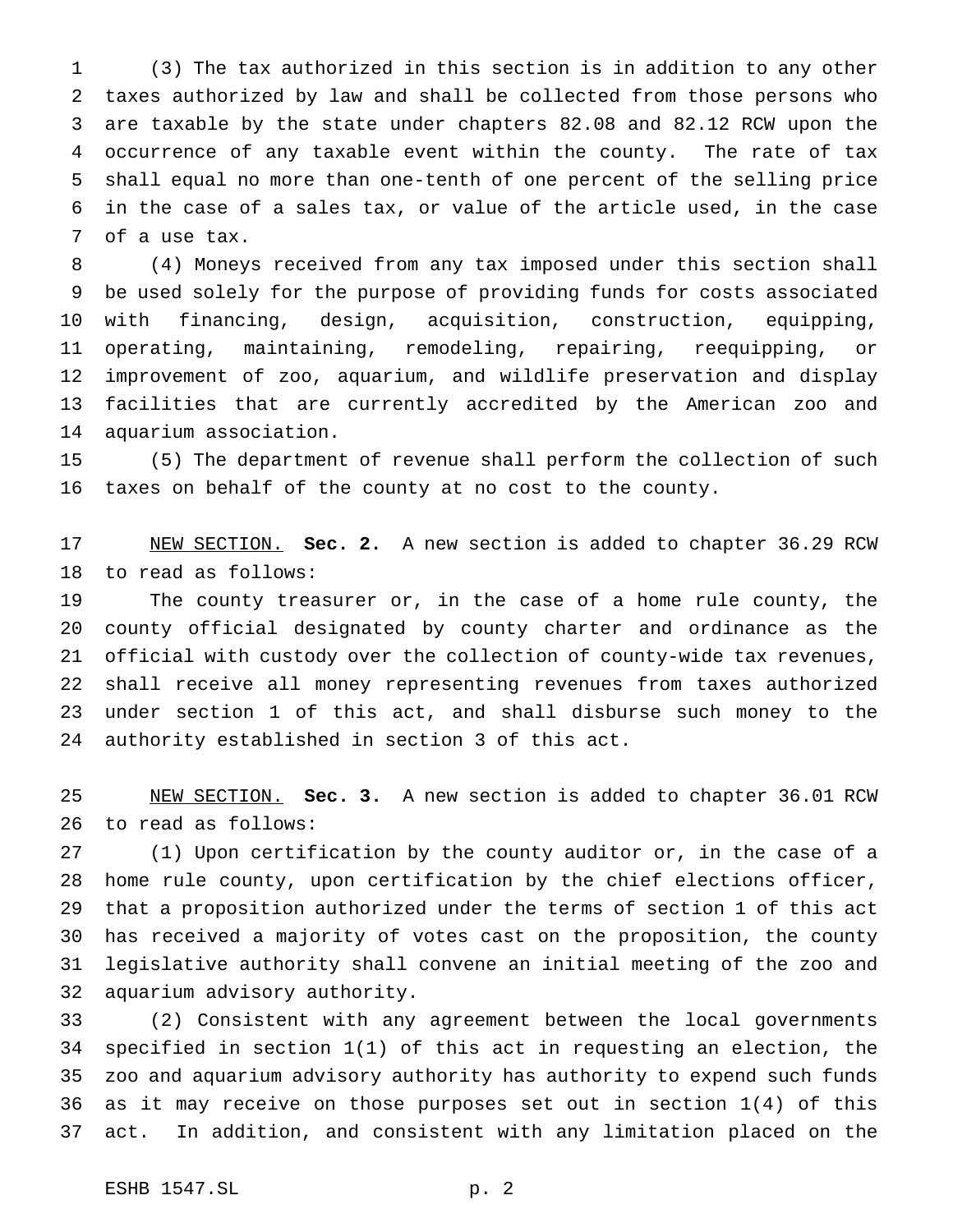powers of the authority in such an agreement, the zoo and aquarium advisory authority may exercise the following powers:

 (a) Acquire by purchase, gift, or grant and lease, construct, add to, improve, replace, repair, maintain, operate, and regulate the use of any zoo, aquarium, and wildlife preservation and display facilities and properties, together with all lands, rights-of-way, property, equipment, and accessories necessary for those facilities;

 (b) Contract with the United States or any agency thereof, any state or agency thereof, any metropolitan municipal corporation, any other county, city, special district, or governmental agency, and any private person, firm, or corporation for the purpose of receiving gifts or grants or securing loans or advances for preliminary planning and feasibility studies, or for the design, construction, operation, or maintenance of zoo, aquarium, and wildlife preservation and display facilities;

 (c) Contract with any governmental agency or with a private person, firm, or corporation for the use by either contracting party of all or any part of the facilities, structures, lands, interests in lands, air rights over lands, and rights-of-way of all kinds which are owned, leased, or held by the other party, and for the purpose of planning, constructing, or operating any facility or performing any service related to zoos, aquariums, and wildlife preservation and display facilities;

24 (d) Fix rates and charges for the use of those facilities;

 (e) Sue and be sued in its corporate capacity in all courts and in all proceedings.

 NEW SECTION. **Sec. 4.** A new section is added to chapter 36.01 RCW to read as follows:

 (1) For any county in which a proposition authorized by section 1 of this act has been passed, there shall be created a zoo and aquarium advisory authority.

 (2) The initial board of the authority shall be constituted as follows:

 (a) Three members appointed by the county legislative authority to represent unincorporated areas;

 (b) Two members appointed by the legislative authority of the city 37 with the largest population within the county; and